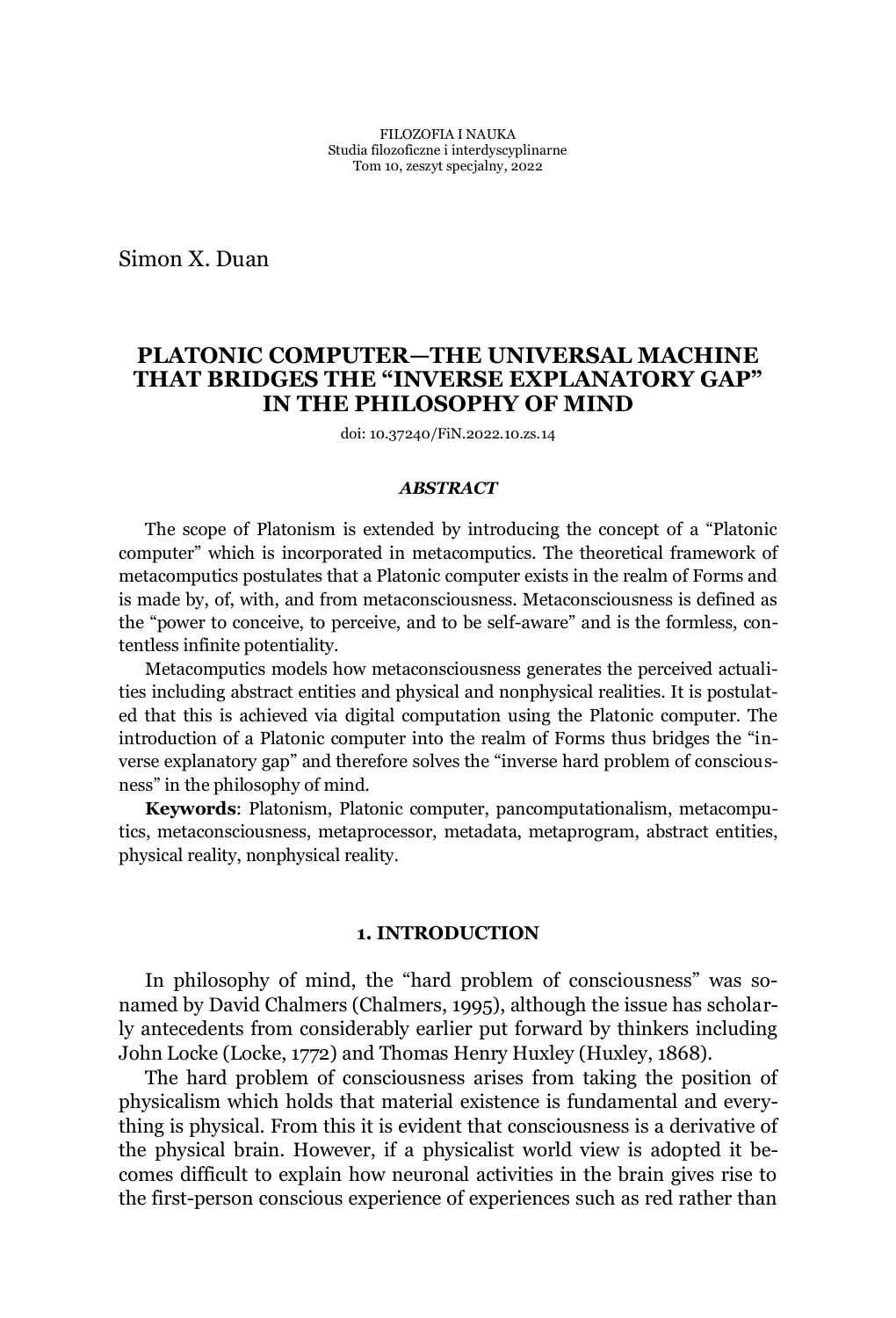green, or the sound of a dog barking, the smell of rose, or taste of red wine. There is an explanatory gap (Levine, 1983) between our understanding, no matter how complete, of the neuro correlates of a conscious experiences and our subjective conscious experience.

Having realized that the hard problem of consciousness is unsolvable, the last few decades has seen an increasing number of consciousness researchers turning away from physicalism and adopting alternative philosophical positions. Many made the progressive move to dualism in the 1980's and 1990's, then on to panpsychism in 2000's, and more recently to idealism (Chalmers 2019).

Idealism holds that consciousness is the fundamental nature of reality, that is, everything is mental. From this point of view matter is a derivative of consciousness. However, if an idealistic world view is adopted then it becomes difficult to explain how consciousness gives rise to the apparently independent existence of the material world. This is encapsulated in the phrase the "inverse hard problem of consciousness" that was coined by Max Velmans to highlight this issue (Velmans, 2021).

Various attempts have been made to address the inverse hard problem of consciousness. For example, Bernardo Kastrup put forward the argument that universal consciousness is all there ultimately is, with everything else in nature being reducible to patterns of excitation of this consciousness (Kastrup, 2019). Kastrup did not, however, propose a mechanism that would explain how such patterns of excitation of universal consciousness could give rise to the perceived phenomenal physical world.

Donald Hoffman proposed "the interface theory of perception," which postulates that the objects we perceive in time and space are metaphorical icons that act as our interface to reality (Hoffman, 2010). Hoffman uses the metaphor of a desktop computer and its icons. The icons of such a desktop computer provide a functional interface so that the user does not have to deal with the underlying programming or the electronics in order to use the computer efficiently. The interface theory of perception uses a mathematical model based around conscious agents, within a fundamentally conscious universe, to support conscious realism as a description of nature. However, the causal link between universal consciousness and the icons in the interface is not well established by the proposed mathematical model.

Hence, despite various attempts to deal with this issue there still appears to be an "inverse explanatory gap" between the perceived phenomenal physical world and universal consciousness. As such, this paper attempts to bridge the inverse explanatory gap by incorporating pancomputationalism into the framework of idealism.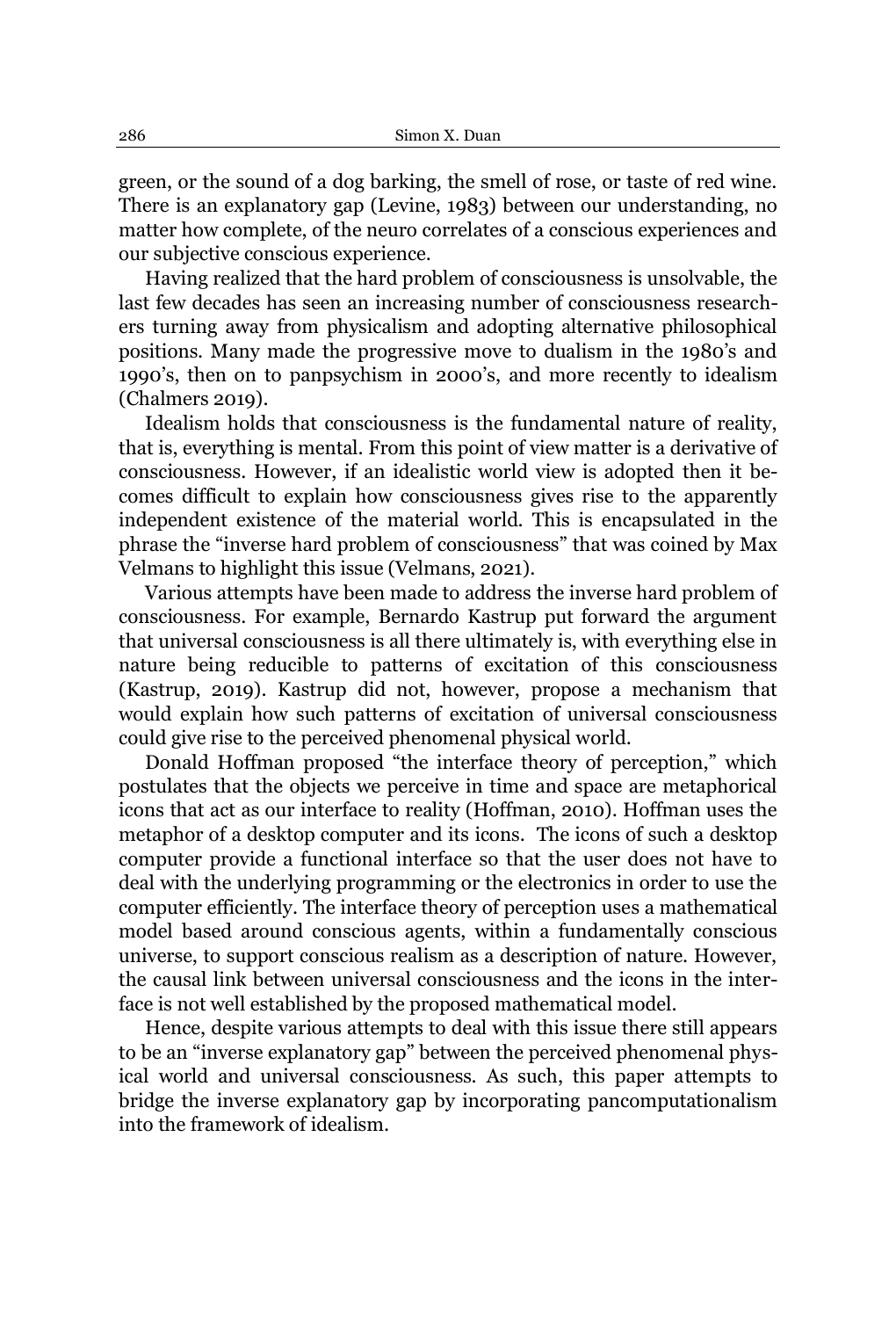#### **2. PANCOMPUTATIONALISM**

Human intellect often relies heavily on metaphor to approach the unknown. For example, if we cannot see the elephant, we can use conceptual metaphors such as a pillar, fans, rope, wall, etc. to comprehend and describe it.

Throughout the history of science, metaphors have been used to propose and refine scientific theories and models. This has included the metaphors of light as a wave, light as particles, gas as billiard balls, electric current as flow and the atom as a planetary system. All these are examples of metaphor-based hypotheses that have been accepted into mainstream scientific thinking and theories. Nevertheless, other metaphorical models such as the plum pudding model of the atom, were discarded when they failed to explain new experimental results.

Since the second half of the 20th century, inspired by the development of computation and digital communication technologies, some computer scientists and physicists have proposed a range of new ideas of reality that describe the universe as the output of computation. In 1969, Konrad Zuse, one of the earliest pioneers of the modern computer, first suggested the idea that the entire universe was being computed on a computer (Zuse, 1969). Mirroring this idea others, such as John Wheeler, proposed the now famous remark "it-from-bit:"

" It from bit' symbolizes the idea that every item of the physical world has at bottom—a very deep bottom, in most instances—an immaterial source and explanation; that which we call reality arises in the last analysis from the posing of yes-no questions and the registering of equipment-evoked responses; in short, that all things physical are information-theoretic in origin and that this is a participatory universe." (Wheeler 1990)

Computer scientist Edward Fredkin speculated that such an idea "... only requires one far-fetched assumption: there is this place. Other, that hosts the engine that 'runs' the physics" (Fredkin, 2005). Other scientists, who have modelled the universe as the processing output of a giant computer include Jűrgen Schmidhuber (Schmidhuber, 1997), Stephen Wolfram (Wolfram, 2002), Max Tegmark (Tegmark, 2007), Hector Zenil (Zenil, 2012), and Tommaso Bolognesi (Bolognesi, 2012).

Furthermore, quantum versions of this computational universe hypothesis have been proposed by Nobel laureate Gerard't Hooft (Hooft, 1999), David Deutsch (Deutsch, 1997), Seth Lloyd (Lloyd, 2005), Paola Zizzi (Zizzi, 2005) and Brian Whitworth (Whitworth, 2010).

Similarly, the pancomputationalist world view was popularized in its current form by philosopher Nick Bostrom who uses a type of anthropic reasoning to claim that humans are almost certainly living in a computer simulation (Bostrom, 2003).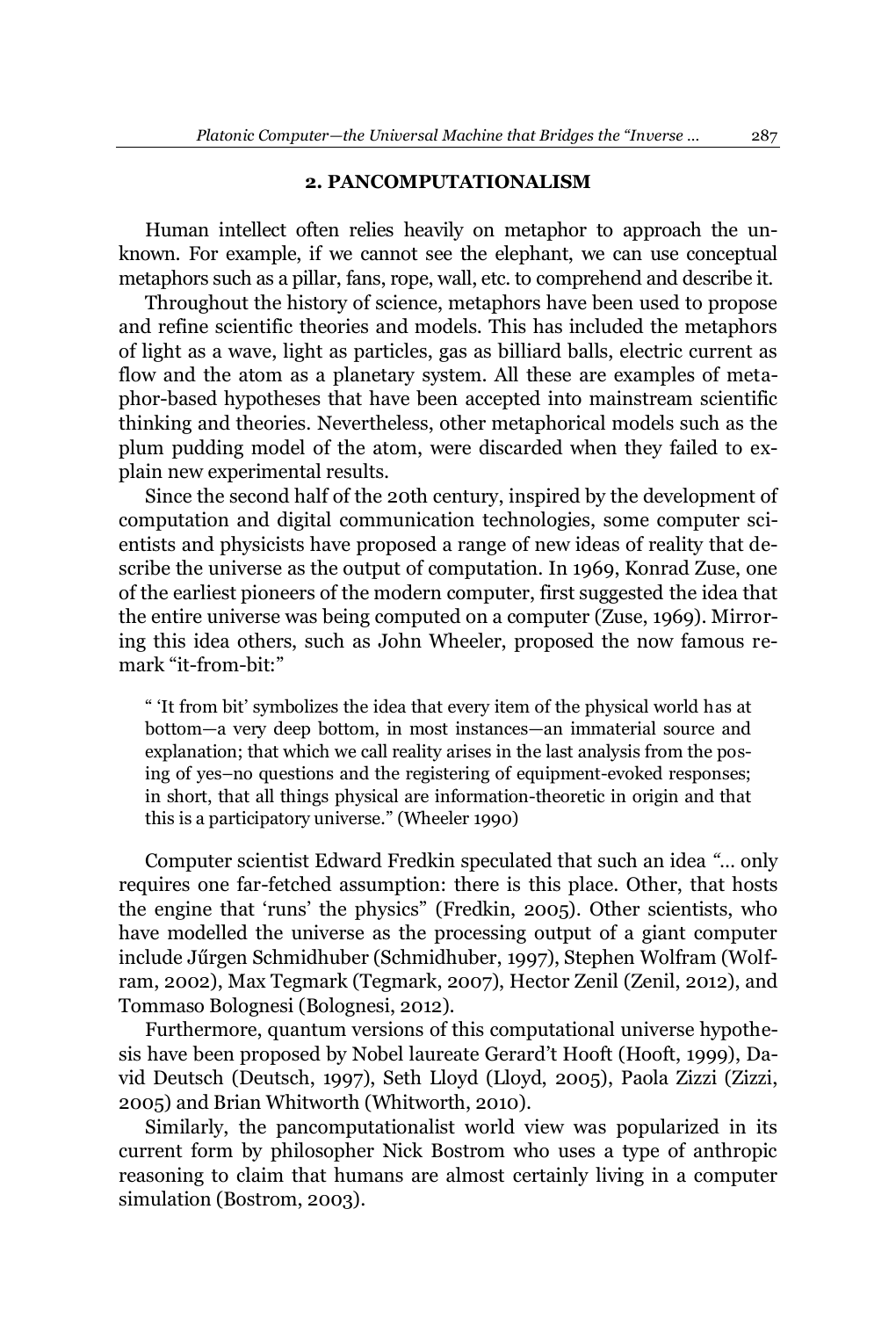These previous ideas and models however have not considered how such a computer, that might be capable of generating and sustaining the universe, could have come into existence. To refine such computational universe speculations into a more coherent theory the following questions need to be addressed:

- $-$  Where is the computer?
- $-$  Where does it come from?
- $-$  What is it made of?
- $-$  How was it built?
- $-$  What are its properties?
- $-$  Who or what is the programmer?

Metacomputics has been proposed by Simon X. Duan (Duan, 2018) as a theoretical framework that is able to address each of these questions.

### **3. THE THEORETICAL FRAMEWORK OF METACOMPUTICS**

Metacomputics is a theoretical framework constructed on the basis of Platonism. Platonism holds that abstract entities exist objectively in the realm of Forms, which operates as the fundamental reality, as illustrated in Figure 1. Abstract entities, such as numbers, geometric shapes and abstract objects are real and perfect nonphysical forms. Whereas material objects in the physical realm are only "shadows", or pale approximations of these abstract entities in the realm of Forms. Nevertheless, material objects in the physical reality resemble their perfect abstract forms to varying degrees, as illustrated in Figure 2.



**Figure 1**. Platonic realm of Forms Source[: http://www.newforestcentre.info/realm-forms.html](http://www.newforestcentre.info/realm-forms.html)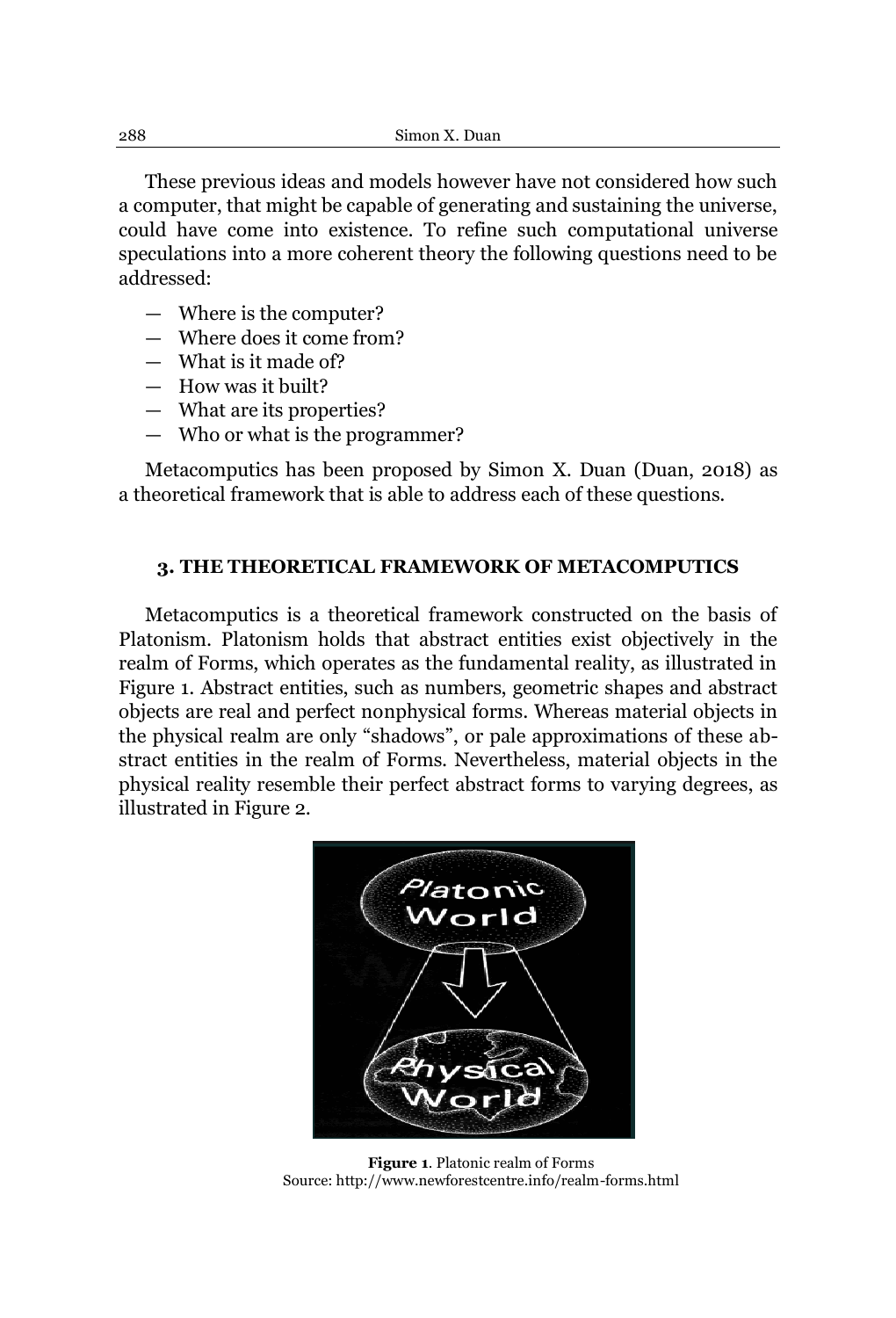

**Figure 2**. Platonic realm of Forms and physical world of particulars. Source[: https://paulspassingthoughts.files.wordpress.com/2017/02/plato-dog-form.jpg](https://paulspassingthoughts.files.wordpress.com/2017/02/plato-dog-form.jpg)

Based on such a principle, it is postulated that the everyday material computer made of silicon is only a shadow, or poor imitation, of the perfect abstract metacomputer that exists in the realm of Forms. This abstract metacomputer is called the "Platonic computer" (Duan, 2018). The parallel existence of the physical computer and Platonic computer is illustrated in Figure 3.



**Figure 3.** Physical computer as "shadow" or poor imitation of platonic computer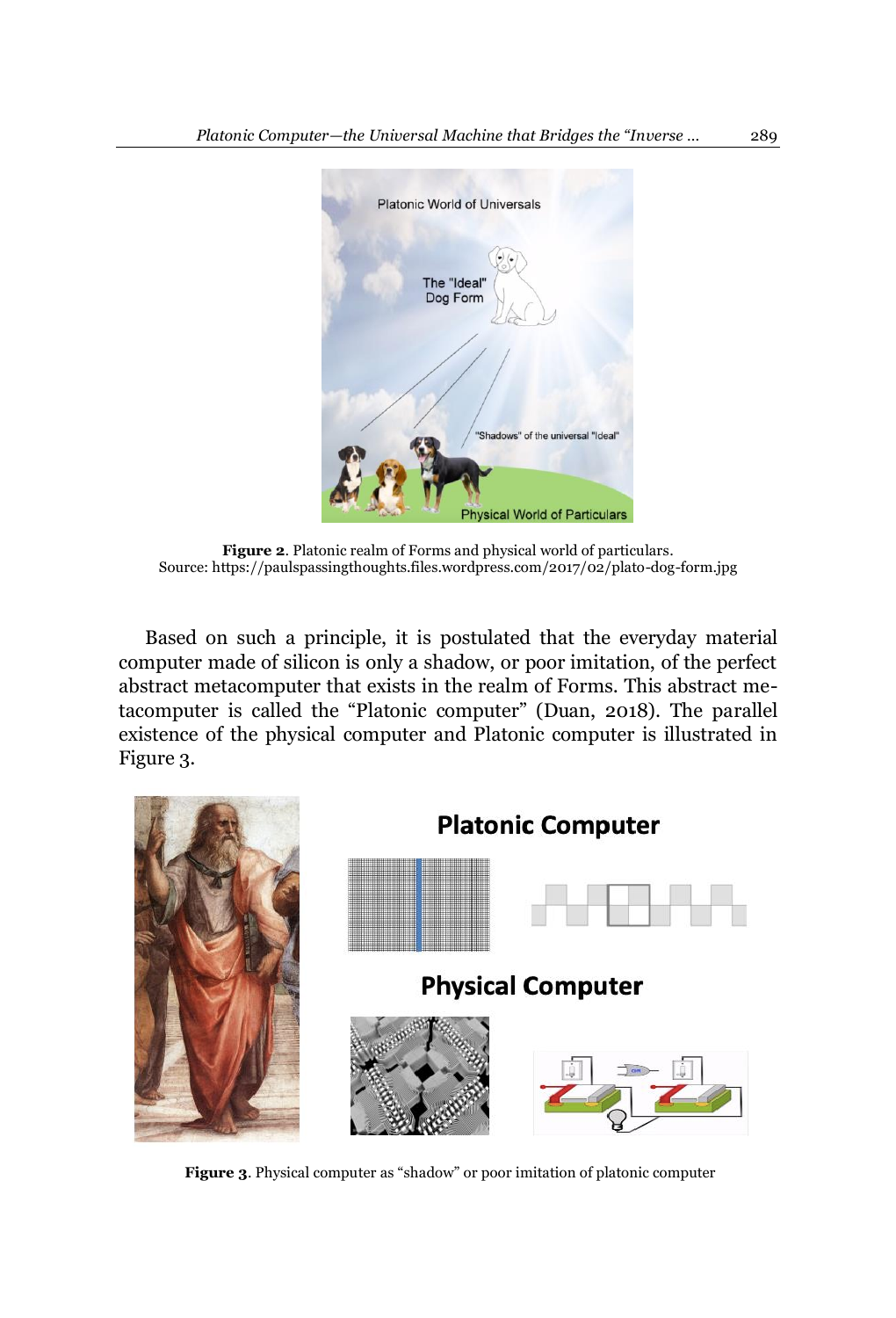The theoretical framework of metacomputics (Duan, 2018) can be summarised by the following key points:

- The presumed existence of an operating metacomputer (i.e., Platonic computer) in the realm of Forms.

- This Platonic computer is an universal machine that is made by, of, with, and from metaconsciousness.

— Metaconsciousness is defined as the "power to conceive, to perceive, and to be self-aware" and is the formless, contentless infinite potentiality.

 $-$  Actualities arise from metaconsciousness via metacomputation of the Platonic computer.

According to metacomputics, the construction of the Platonic computer involves the following three steps (Duan, 2018), as illustrated in Figure 4:

1. Metaconsciousness manifests itself into existence.

2. Binary metaphysical switches are made with two opposing states (unmanifested metaconsciousness and manifested metaconsciousness).

3. The metacomputation system is constructed using the binary metaphysical switches to form the following three faculties: a metaprocessor, metadata, and a metaprogram.



**Figure 4.** Construction of Platonic computer in the realm of Forms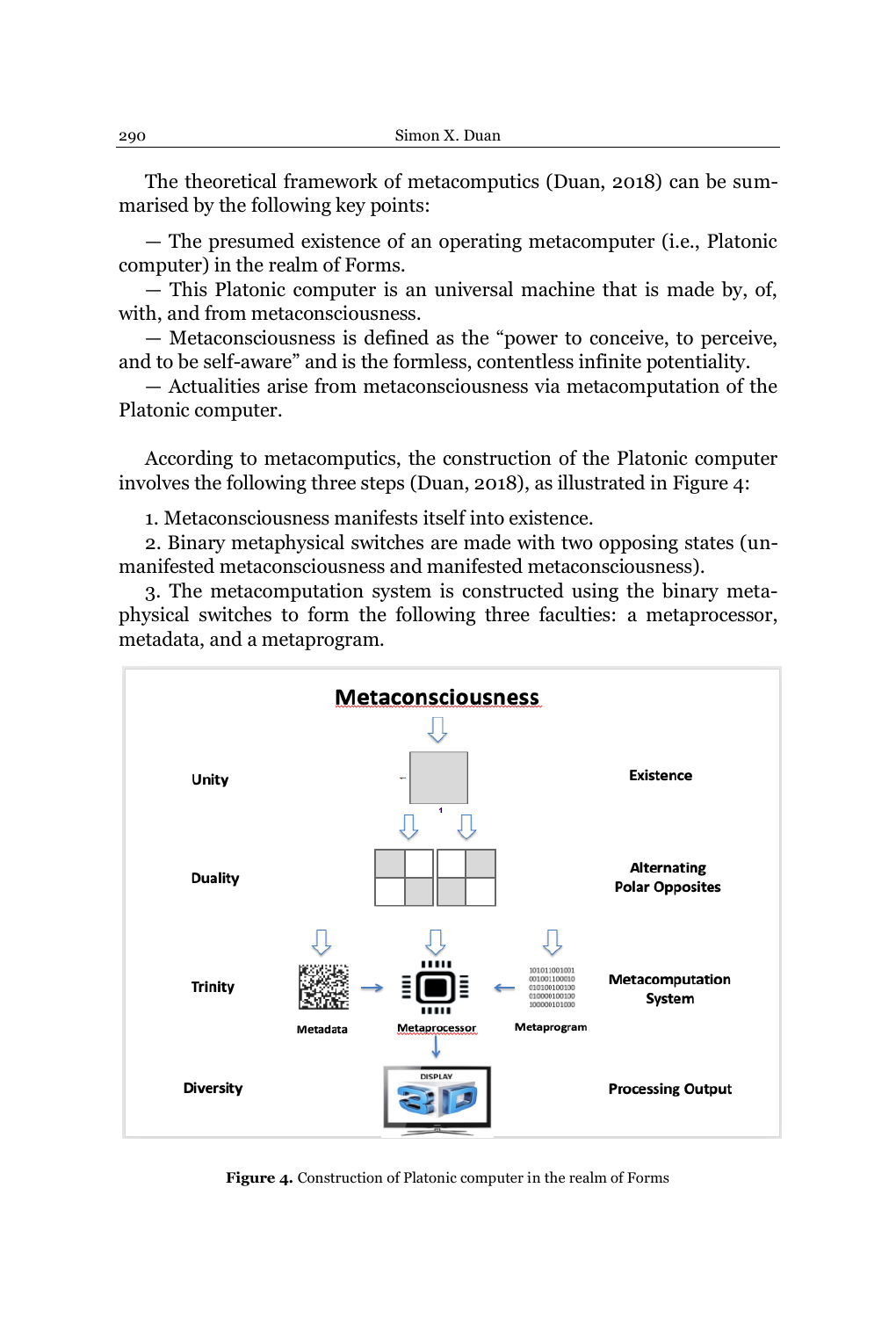The processing output of the metacomputation system gives rise to a diverse range of actualities, including abstract entities as well as physical and nonphysical realities.

## **4. COMPARISON BETWEEN PLATONIC COMPUTER AND PHYSICAL COMPUTER**

Both the Platonic computer and the physical computer operate on binary opposing states. However, there are fundamental differences between the make-up of the binary states in the Platonic computer compared to the physical computer. For example, within the Platonic computer the metaprocessor is made of metaconsiousness, and the output is generated by manipulating the two binary opposing states, i.e., manifested metaconsciousness and unmanifested metaconsciousness (Duan, 2018), as illustrated in Figure 5.



**Figure 5.** Switching of binary opposing states—Pixel (shaded square) and Void (blank square)—by alternating image  $\overline{A}$  and  $\overline{B}$  (Duan 2018). Pixels denote manifested metaconsciousness, voids denote unmanifested metaconsciousness

Similar to the metaprocessor, the other two faculties in the metacomputation system, i.e., metadata and metaprogram are also composed of manifested metaconsciousness (i.e., pixels or 1s) and unmanifested metaconsciousness (i.e., voids or 0s), as shown in Figure 6.



**Metadata** – Specific configurations of pixels (1s) and voids (0s)



• Metaprogram - Sequences of codes in binary opposites (1s & 0s)



• *Metaprocessor* –set of pixel/void<br>(1s/0s) switches

**Figure 6**. Three faculties of Platonic computer (metacomputation system) are all composed of binary opposing metaphysical states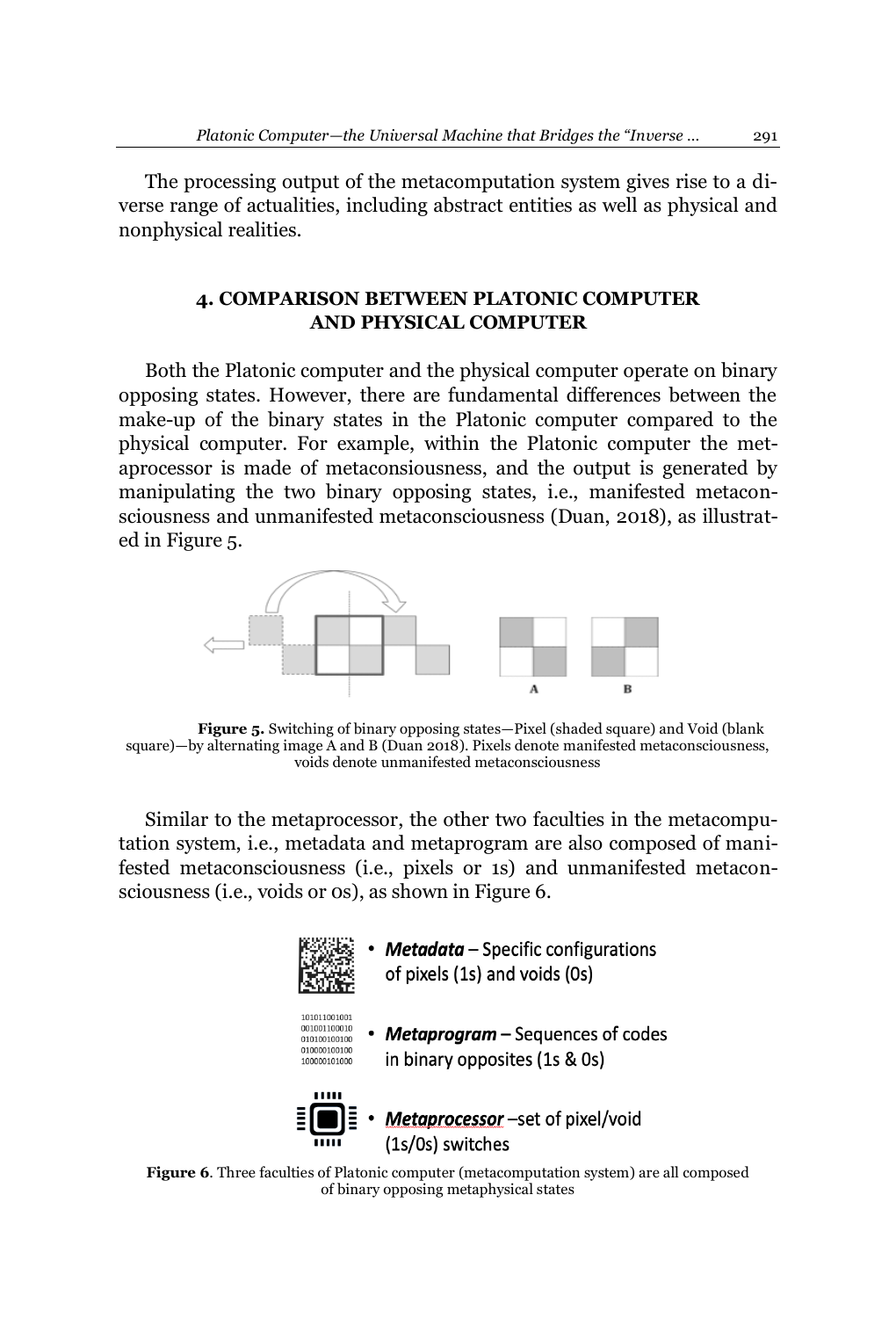The processing outputs of the Platonic computer are specific configurations of the binary states (i.e., manifested metaconsciousness and unmanifested metaconsciousness). Furthermore, a specific configuration of these binary states defines the conscious state of being a specific actuality, such as redness, twoness.

In comparison, a physical computer processor is made of binary ON/OFF switches made of silicon, and its output is generated by manipulating these physical switches. Hence, the processing outputs of the physical computer are specific configurations of binary states, i.e., ON (1) and OFF (0). A specific configuration of these 1s and 0s defines a symbol which can be displayed on the computer screen. For example, according to the American Standard Code for Information Interchange (ASCII), the digits 1010 defines the symbol "10," whereas the binary digits  $01000001$  defines the letter "A," all of which can be displayed on the computer screen.

Representing a shadow of Platonic computation, physical computation using a material computer can only simulate certain aspects of it. For instance, a physical computer can simulate the dynamic changes of the weather so that a weather forecast can be made with a reasonable level of accuracy, but it doesn't get wet and windy inside the computer screen that displays this simulation. That is, simulation of the weather in a physical computer will not produce the conscious experience of wet and windy.

Despite the limitations of physical computation, the physical computer still represents a useful tool to simulate some aspects of Platonic computation. The following section discusses how the generation of abstract entities by the Platonic computer can be simulated using a physical computer.

#### **5. GENERATION OF ABSTRACT ENTITIES**

#### 1) Natural numbers

According to Platonism, numbers exist beyond space and time in the realm of Forms. That is, they are neither the cause nor the result of anything physical. Mathematicians typically describe numbers by their effects or properties (e.g., set theory). They take natural numbers as a given and accept their origin and ontology as a mystery. For instance, the German mathematician and logician Leopold Kronecker (1823–1891) is reported to have said, "God created the natural numbers; all the rest is the work of man" (Gray, 2008).

The creation of natural numbers can be simulated on a physical computer by running a +1 program, as shown in Figure 7. Running this program on a physical computer produces the output: 1, 2, 3, 4, 5, 6...... and so on as a sequence of digits on the physical computer screen. Based on the assump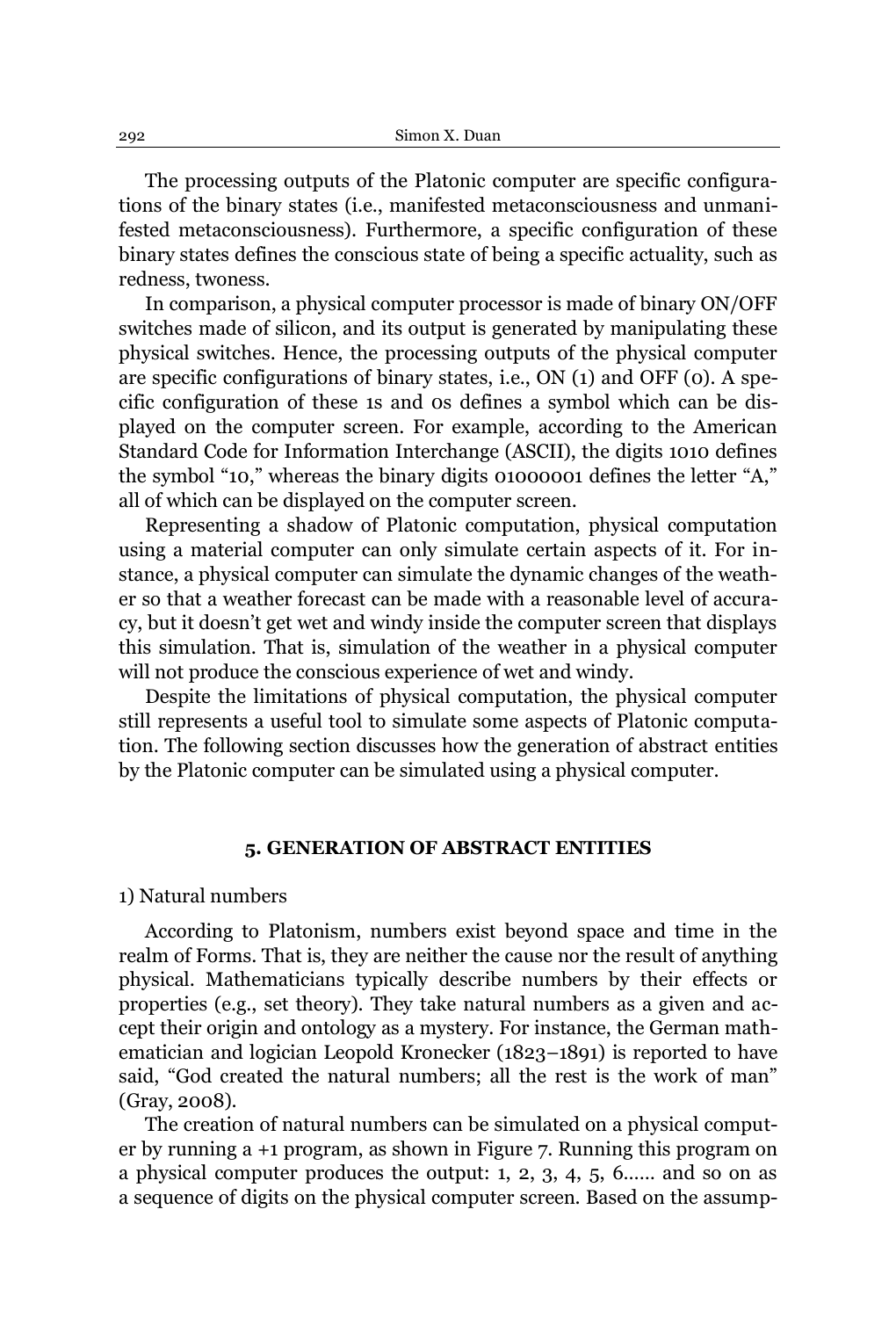tion that the physical computer is but an imitation of the Platonic computer, it is postulated that, in parallel to the physical computer, the Platonic computer running the  $+1$  program generates oneness, twoness, threeness, fourness, fiveness, sixness ... and so on in the realm of Forms as specific conscious states.



**Figure 7.** Output of a physical computer (left) and the Platonic computer (right) from running a +1 program

### 2) Colours

According to Platonism, colours are Universals existing beyond time and space in the realm of Forms. For example, an apple and ruby may both be red and the redness they share is a Universal and exists independently of any red "physical thing." Nevertheless, a physical computer can be programmed to produce phenomenal colours as a simulation of how the Platonic computer would produce abstract colours as Universals. As shown in Figure 8, the physical computer (on the left) generates the phenomenal colours red, green, blue. It is postulated that, in parallel to the physical computer, the Platonic computer (on the right) generates Redness, Greenness, Blueness as specific conscious states.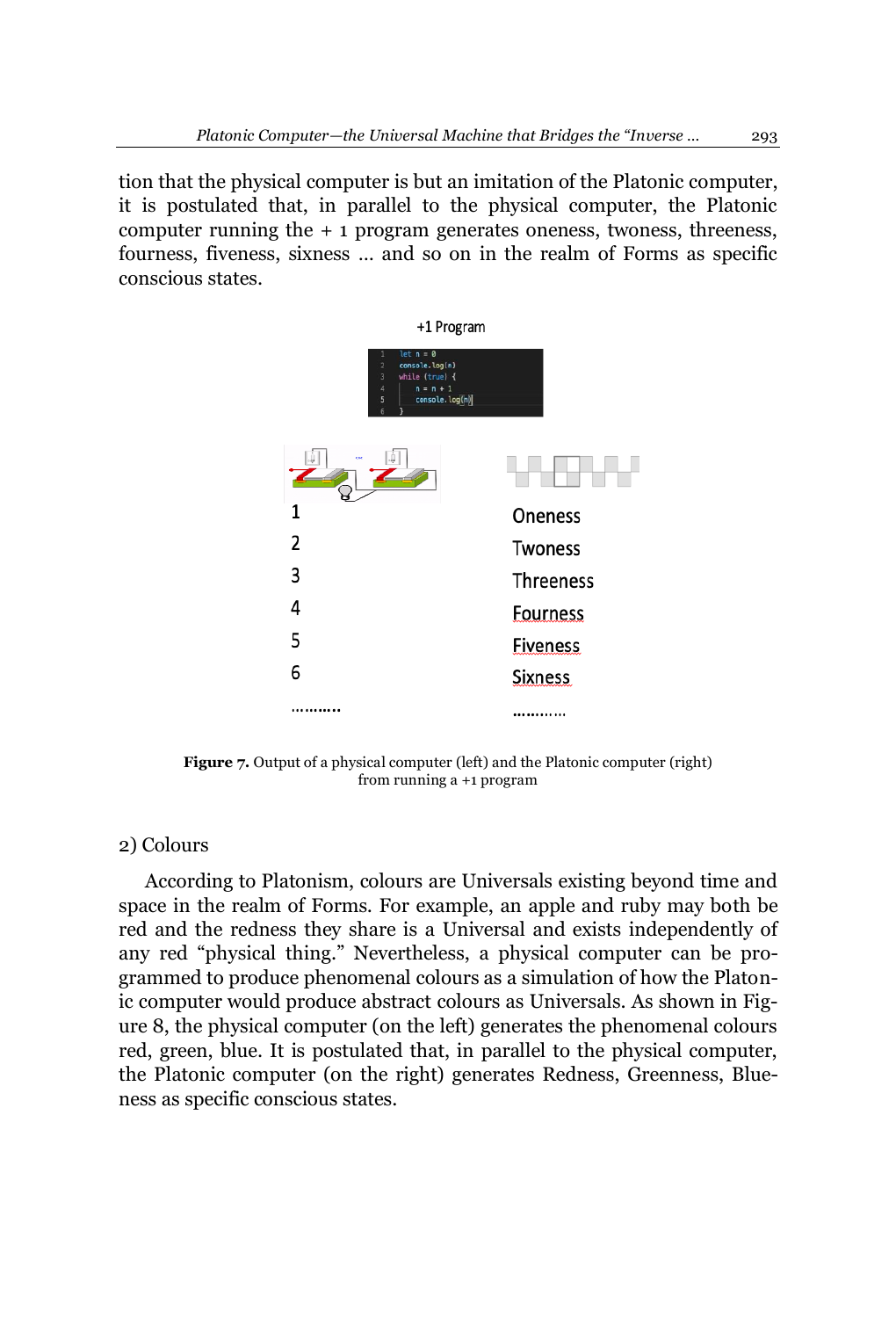

**Figure 8.** Phenomenal colours as output of a physical computer (left) and abstract colours as output of the Platonic computer (right)

## **6. GENERATION OF PARALLEL UNIVERSES**

According to metacomputics, 3D space is not a given, instead, it is a processing output of metacomputation (Duan, 2018). Three-dimensional space functions as a 3D display made of voxels, as illustrated in Figure 9.



**Figure 9**. 3D space functions as a 3D display made of voxels

The contents of 3D space arise from metaconsciousness via computational processing of the Platonic computer. The Platonic computer can be configured to run at different clock speeds. At each clock speed, a universe with a specific refresh rate is displayed in the 3D space. Thus, a set of multiple parallel universes, the multiverse, is produced and sustained by metacomputation.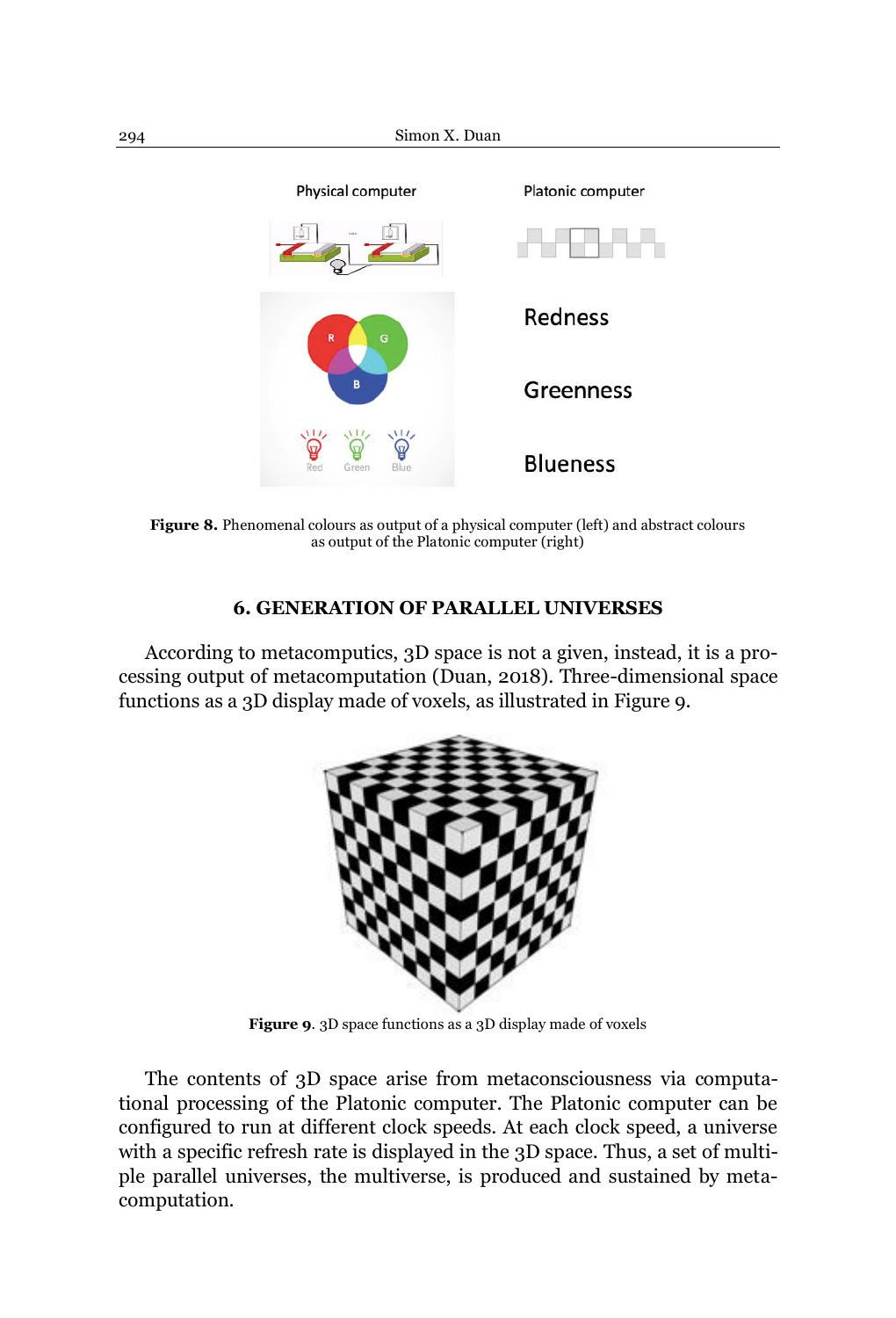According to metacomputics (Duan, 2018), the memory and processing speed of the metacomputation system increases exponentially as it descends from a higher level to a lower level of parallel universe, as illustrated in Figure 10. The memory and clock speed of the Platonic computer is defined by the following formulas:

> *Memory = 4N Clock speed = 2(N-1) cycles/unit*

Where N is the number of levels descended from the top level of parallel universe.

With increased memory and processing capacity the Platonic computer at a lower level parallel universe would have the capacity to run more complex programs and process more complex data structures.



**Figure 10**. Memory and clock speed of metacomputer for different levels of parallel universes

Metacomputics postulates that each parallel universe is the representation of processing output of metacomputation by a Platonic computer operating at different clock speeds. Hence, the physical universe is only one of many parallel universes in the multiverse.

The physical universe we normally experience in our waking state is governed by a set of rules that gives rise to a set of programs called "physics" that makes the processing output display "physical." Laws of nature expressed by mathematical equations in physics are the approximation of metaprograms that govern the physical universe. For example, a falling apple is programmed to fall with an acceleration of 9.8m/s2. Magnets are programmed to attract or repel each other dependent upon their polarity. In quantum mechanics, we can model the entanglement of two particles, but we cannot explain why entanglement occurs. From the point of view of metacomputics, the two particles are essentially two images on a 3D display. As they are the processing output of metacomputation, they can be programmed to entangle.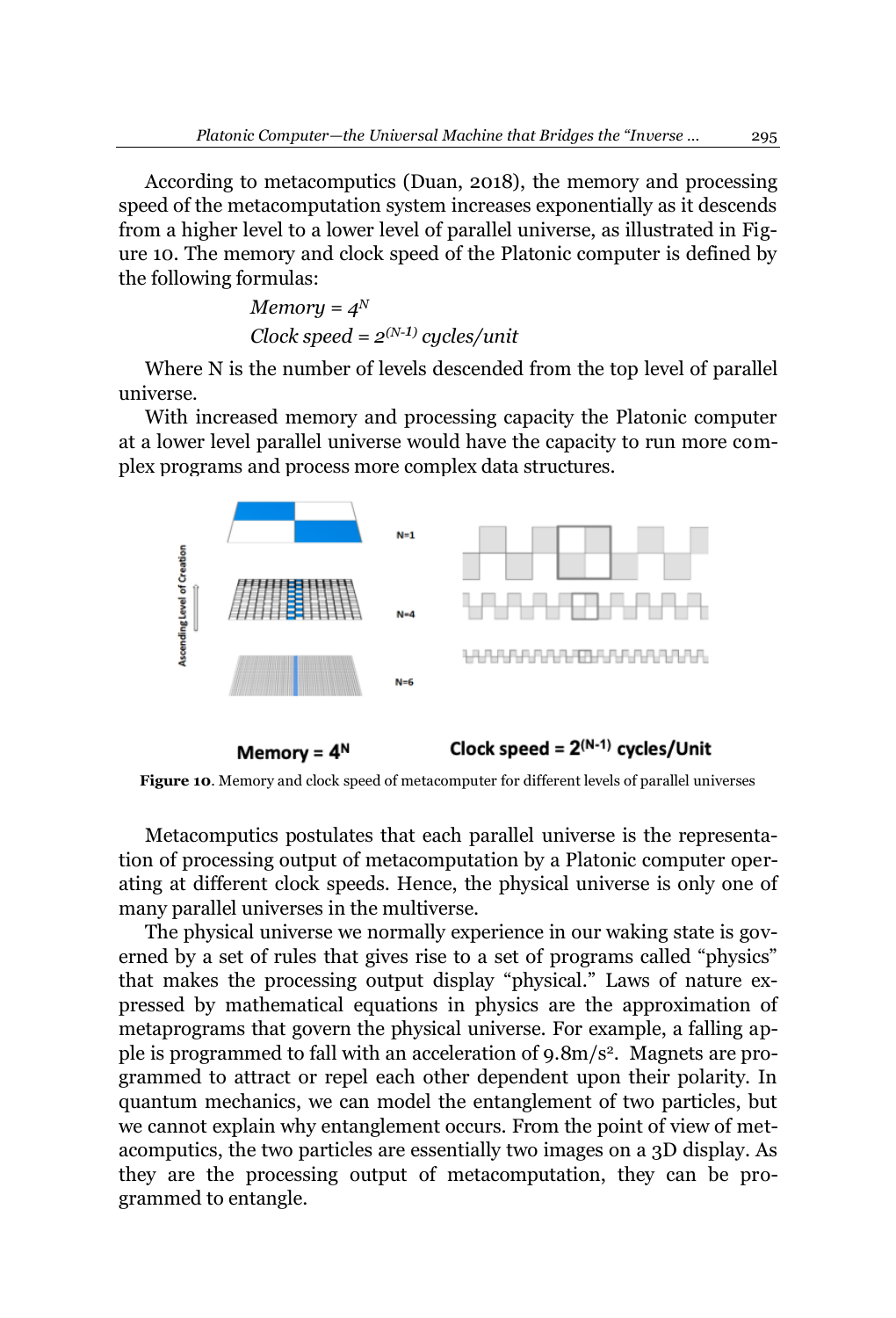We experience physical existence such as solidity and stability because physical objects are programmed to exhibit these physical properties. As such, the physical properties of matter are derived from their programming. This can, for example, be simulated by a computer game of pool. The pool balls are images displayed on the screen that are programmed to behave as though they are solid balls.

Other parallel universes constructed by the Platonic computer operating at different clock speeds may have different rules and programs other than "physics," so they do not appear to be physical, but it does not mean they are less real. For example, those who have had a profound nonphysical visual experience during a lucid dream, or during meditation, or when using psychedelics, or when near death, etc., insist that their experience of the nonphysical realm is somehow realer than what they experience in physical realm.

As different parallel universes are processing outputs of metacomputation displayed in 3D space at different refresh rates, a specific refresh rate of the display gives rise to a specific vibration frequency of that universe. Thus, different parallel universes can potentially be experienced by tuning into their specific vibration frequencies. This can be likened to delete spaces tuning into different radio or television channels.

Although all parallel universes superimpose in the same 3D space, most people in a normal waking state tune into only one vibration frequency and perceive only the physical universe. Nevertheless, experiencing nonphysical reality is not as rare as most of us may assume. For instance, everyone experiences nonphysical visions in a dream state, many people also experience nonphysical visions in a psychedelic state, out-of-body state, meditation state and trance state, etc. Furthermore, some skilled meditation practitioners can tune into more than one vibration frequency in a controlled manner; hence they can perceive more than one parallel universe through their mind vision.

## **7. INDIVIDUAL CONSCIOUSNESS AND PERSONAL SUBJECTIVITY**

Metaconsciousness is defined as the potential power to conceive, perceive and to be self-aware (Duan, 2018). According to metacomputics, metaconsciousness is the most fundamental aspect of existence that creates the Platonic computer as a universal machine and runs the metacomputation. Metaconsciousness is also the source of subjectivity, the self, the I-ness. As metaconsciousness is the creator of time and space, it transcends both time and space. Thus, metaconsciousness is nonlocal—it has no location in space, it is neither here nor there. It is also timeless—it does not come into existence or go out of existence. In addition, it is formless—it has no boundary, shape or size.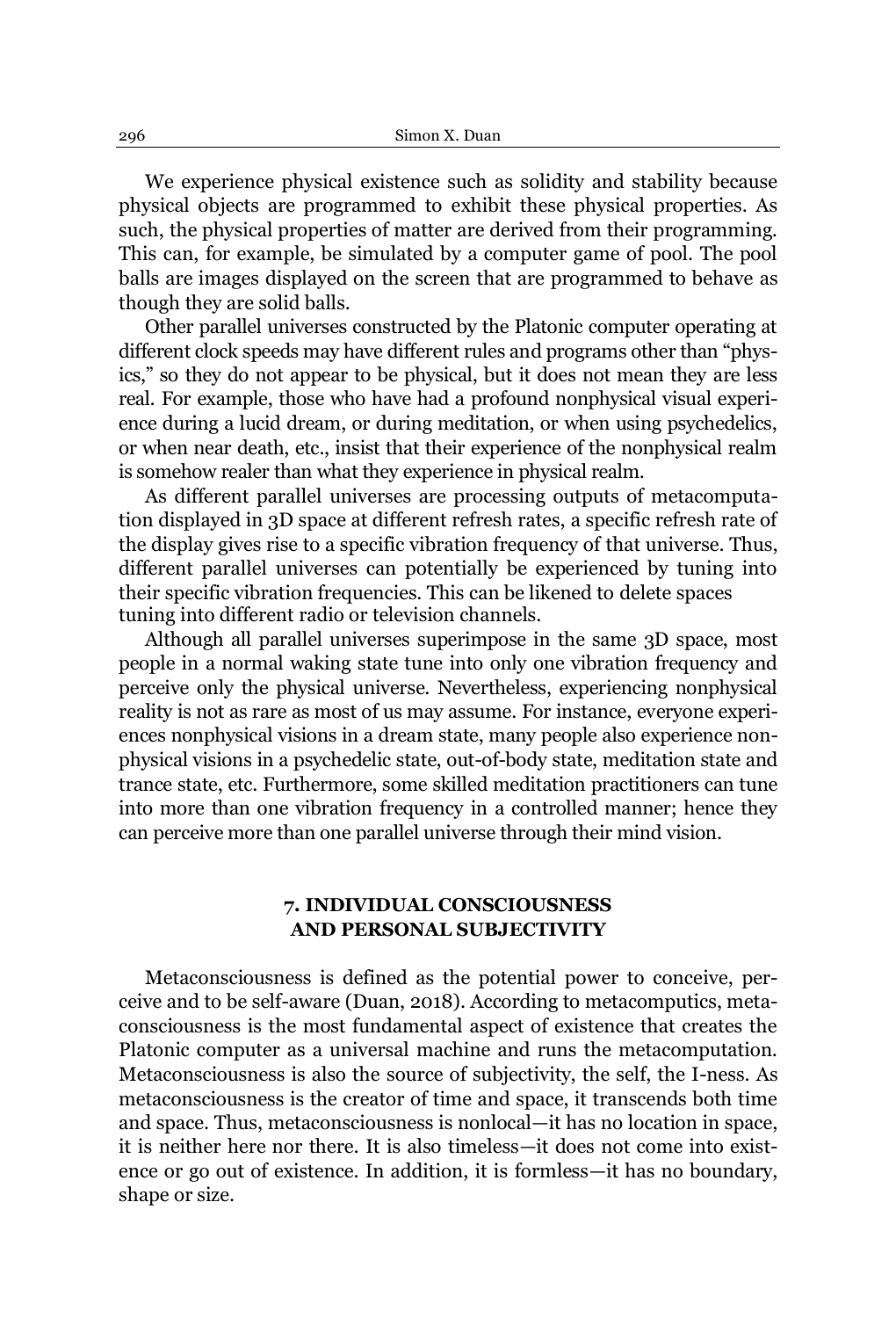In order to experience creation in space and in time, metaconsciousness constructs multiple living beings in the multiverse via metacomputation. Metaconsciousness then fragments itself into multiple individual conscious agents and localises each individual consciousness within each living being. This gives rise to the sense of individual subjectivity.

As a living being exists in space and time, each individual conscious agent perceives the universe from the point of view of the individual living being. This allows metaconsciousness to experience the diversity of its creation through all the different first-person perspectives of all living beings in space and time in the multiverse.

The relationship between metaconsciousness and an individual conscious agent can be likened to the television broadcaster in the central control room and multiple cameramen at an event such as a football match. During the match different camera men are positioned at distinct locations around the football pitch and film the game from a particular point of view. Whereas, the broadcaster in the TV station control room has access to all the images gathered from all of the cameras across the multiple points of view around the football pitch.

## **8. COMPARISON BETWEEN PARADIGMS OF PHYSICAL SCIENCE AND METACOMPUTICS**

The theoretical framework of metacomputics provides an alternative paradigm to the existing physical science approach. The two paradigms share the same empirical methodology. That is, both paradigms rely on experience to explore phenomenal reality both in the physical universe and in nonphysical parallel universes. The two paradigms differ, however, in ontology, epistemology and use of language.

Ontologically, the existing physical science paradigm assumes that matter is the primary form of existence and the ultimate reality. In contrast, the metacomputics paradigm assumes metaconsciousness is primary and is the ultimate reality. On epistemology, the existing physical science paradigm adopts a reductionist approach. This approach leads to an important consequence: it assumes that consciousness and its rich phenomenology is "nothing but" the set of neuronal interactions within the brain. In contrast, the metacomputics paradigm adopts a more holistic approach. Here, metaconsciousness digitalises itself to construct a universal machine—the Platonic computer. The multiverse is the processing output of such a universal machine.

With regards to language, the existing physical science paradigm uses mathematical equations to express the laws of nature and as such mathematics is the language of physical science. Whereas the metacomputics paradigm uses algorithms and data structures to express the diversity of the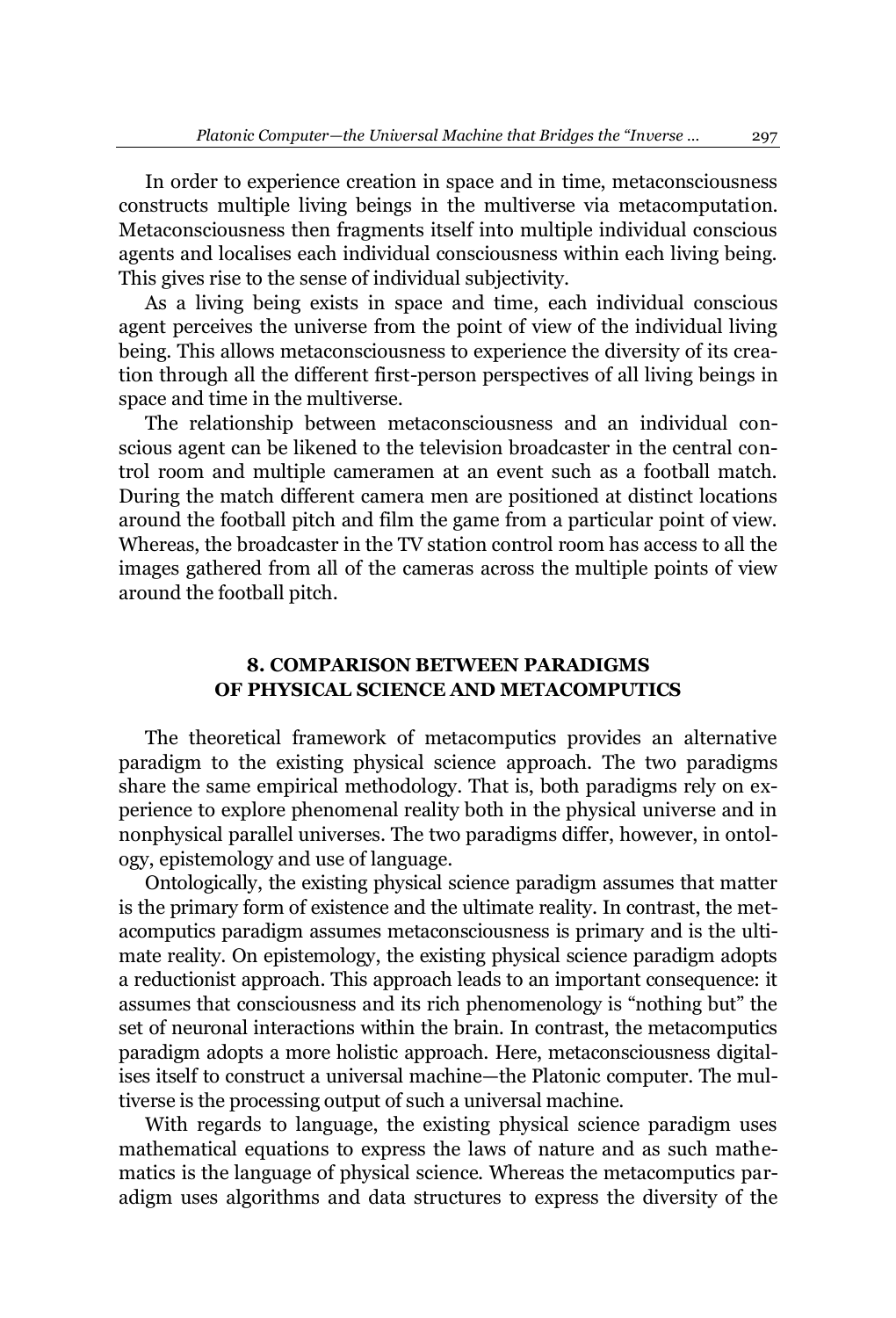multiverse. Hence, metaprogram and metadata are the language of metacomputics.

In summary, it has been shown that metacomputics is a new theoretical framework that provides an alternative perspective to reality. It helps to clarify many important concepts that have perplexed humans for millennia, including metaconsciousness, creation, the multiverse, reality, and individual consciousness. In addition, metacomputics has shown to be capable of explaining phenomena and patterns observed in the physical universe. Where, for example, the laws of nature revealed by physics may be viewed as mathematical expressions of metaprograms. Furthermore, metacomputics is also capable of explaining nonphysical reality, as perceived in parallel universes, in dream states, near death states, psychedelic states, and meditation states. Such perceptions are the result of the processing output of metacomputations across parallel universes.

## **9. TESTABLE PREDICATIONS OF METACOMPUTICS**

As we have seen the proposed theoretical framework of metacomputics can be used to explain perceived realities, both physical as well as nonphysical. However, to qualify as a scientific theory the explanation of existing phenomena alone is not enough. A candidate scientific theory is required to provide testable predictions so that the validity of the hypotheses can be falsified or verified by experiments.

According to metacomputics, all parallel universes are the processing output of the Platonic computer. From this it is proposed that 3D space is not a given, instead, it is constructed and sustained by metacomputation. It functions as a 3D display made of voxels. This leads to the hypothesis that space itself is discreet, instead of continuous.

Zeno's paradox, commonly referred to as "The Dichotomy," is visually outlined in Figure 11 and used as a thought experiment to test this hypothesis.



Figure 11. Zeno's paradox "The Dichotomy" as a thought experiment to prove space is discrete. Source: https://commons.wikimedia.org/wiki/File:Zeno\_Dichotomy\_Paradox.png. Artist: Martin Grandjean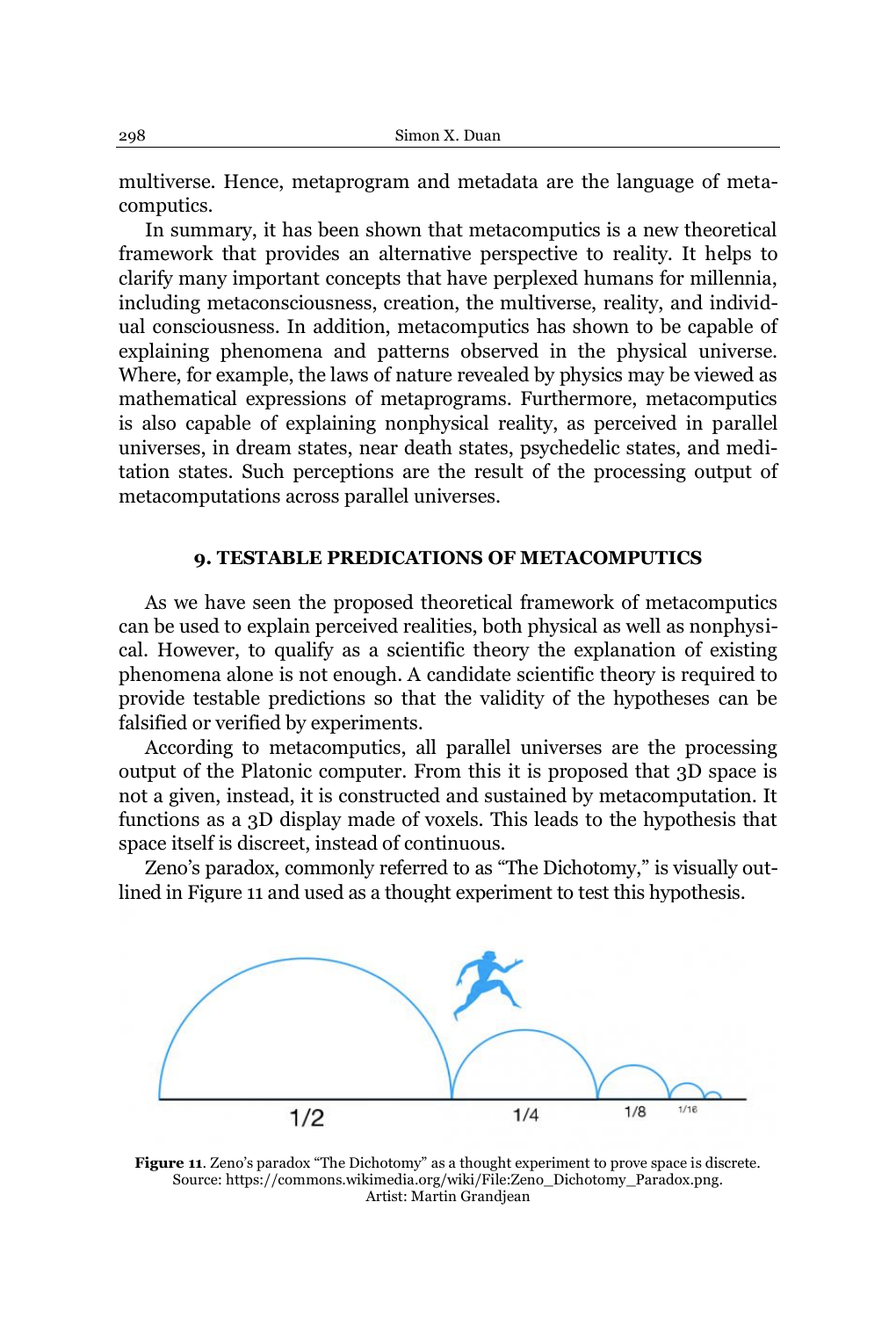Suppose you are going towards a point  $1 \text{ m}$  away at a rate of  $1 \text{ m/s}$ . If so, with your first step it will take you  $\frac{1}{2}$  second to cover half the distance, or  $\frac{1}{2}$  m. Let's define each additional "step" as covering half of the remaining distance in half of the remaining time. So, the 2nd step will mean covering  $\frac{1}{4}$  m in  $\frac{1}{4}$  second, and so on. The entire process of reaching your final destination is thus broken into infinitely many steps of  $\frac{1}{2}$  m,  $\frac{1}{4}$  m,  $\frac{1}{8}$  m...... and so on in distance and many steps of  $\frac{1}{2}$  s,  $\frac{1}{4}$  s,  $\frac{1}{8}$  s......and so on in time.

$$
\sum_{n=1}^{\infty} \frac{(1/2)^n}{n} = 1/2 + \frac{1}{4} + \frac{1}{8} + \frac{1}{16} + \dots
$$

Although mathematically the sum of all the steps equals 1, the number of steps is still infinity. That is, there is no "last step." So how can a process without a last step be completed?

The fact that you do reach the destination is proof that there is a last step. Therefore, there must be a smallest unit of length in space and time as the last step to reach the final point. According to metacomputics the last step is the size of the smallest voxel in the 3D display, i.e., space (see Figure 9). From the above example it can be seen that metacomputics can provide predictions which can be tested by thought experiment.

## **10. DEVELOPMENT OF PANCOMPUTATIONALISM AND PLATONISM**

From the previous discussion, it can be seen that the multiverse can be modelled as the processing output of Platonic computation. Hence, metacomputics has successfully developed a pancomputationalist world view into a theoretical framework by resolving the following questions raised in section 2 of this paper;

1. Where is the computer?

The universal machine (i.e., Platonic computer) is in the realm of Forms and is beyond phenomenal space, i.e., it is nonlocal.

2. Where does it come from?

The Platonic computer is made from metaconsciousness.

3. What is it made of?

The Platonic computer is made of manifested metaconsciousness and unmanifested metaconsciousness.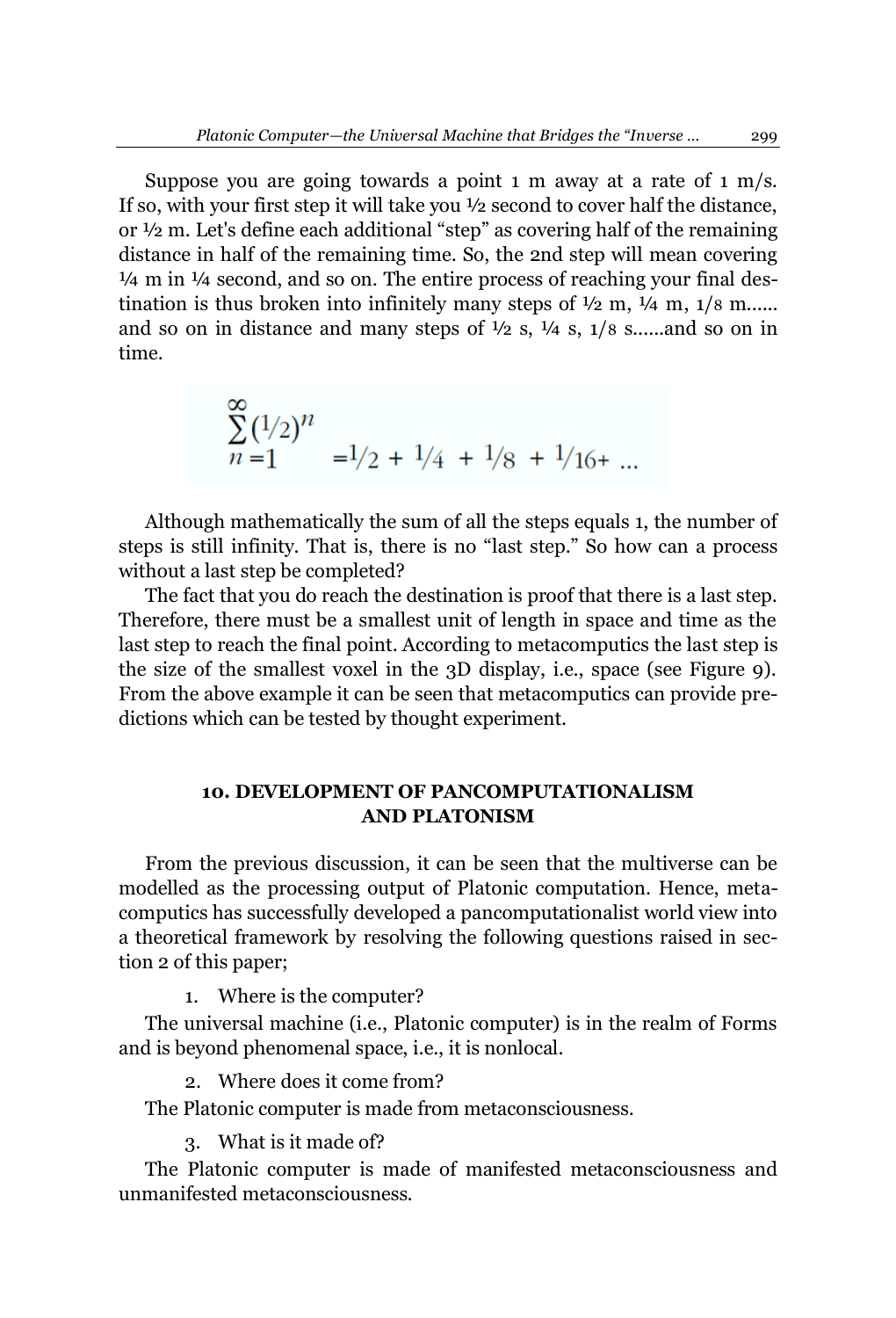#### 4. How is it built?

The metacomputation system is built by configuring manifested metaconsciousness and unmanifested metaconsciousness into three faculties metaprocessor, metadata and metaprogram.

### 5. What are its properties?

The Platonic computer operates at a specific clock speed  $(2^{(N-1)}$  cycles/unit) and memory  $(4^N)$  within each parallel universe, where N denotes the number of levels of the parallel universe.

### 6. Who or what is the programmer?

Metaconsciousness is the ultimate infinite potentiality and creativity. Defragmented metaconsciousness, i.e., individual conscious agents at each level of the parallel universe perform programing for the next level of the parallel universe.

The theoretical framework of metacomputics has also extended the notion of Platonism. In the traditional Platonic realm of Forms, there are only Universals which are timeless, absolute and unchanging. The theoretical framework of metacomputics introduces an operating computer as a universal machine into the realm of Forms. Hence, the new realm of Forms contains a Platonic computer which is dynamic, and its processing output, i.e., abstract entities which are unchanging.

It is not possible to study the Platonic computer empirically as it is not accessible by our normal physical senses or by using current physical instruments. Hence, it may be difficult to accept the validity of the Platonic computer. Nevertheless, if the notion of Platonism is accepted, it can be postulated that such a universal machine exists in the realm of Forms as the archetype of the physical computer. Built on the foundation of Platonism, the theoretical framework of metacomputics can be seen to be internally consistent and coherent.

#### **11. SUMMARY AND CONCLUSIONS**

The scope of Platonism is extended by introducing the new concept of a "Platonic computer" which is incorporated in metacomputics. The theoretical framework of metacomputics postulates that a Platonic computer exists in the realm of Forms and is made by, of, with, and from metaconsciousness. Metaconsciousness is defined as the "power to conceive, to perceive, and to be self-aware" and is the formless, contentless infinite potentiality.

According to metacomputics, the physical computer made of silicon is but a shadow or poor imitation of the Platonic computer. Thus, by programing the physical computer it is possible to simulate the operation of the Pla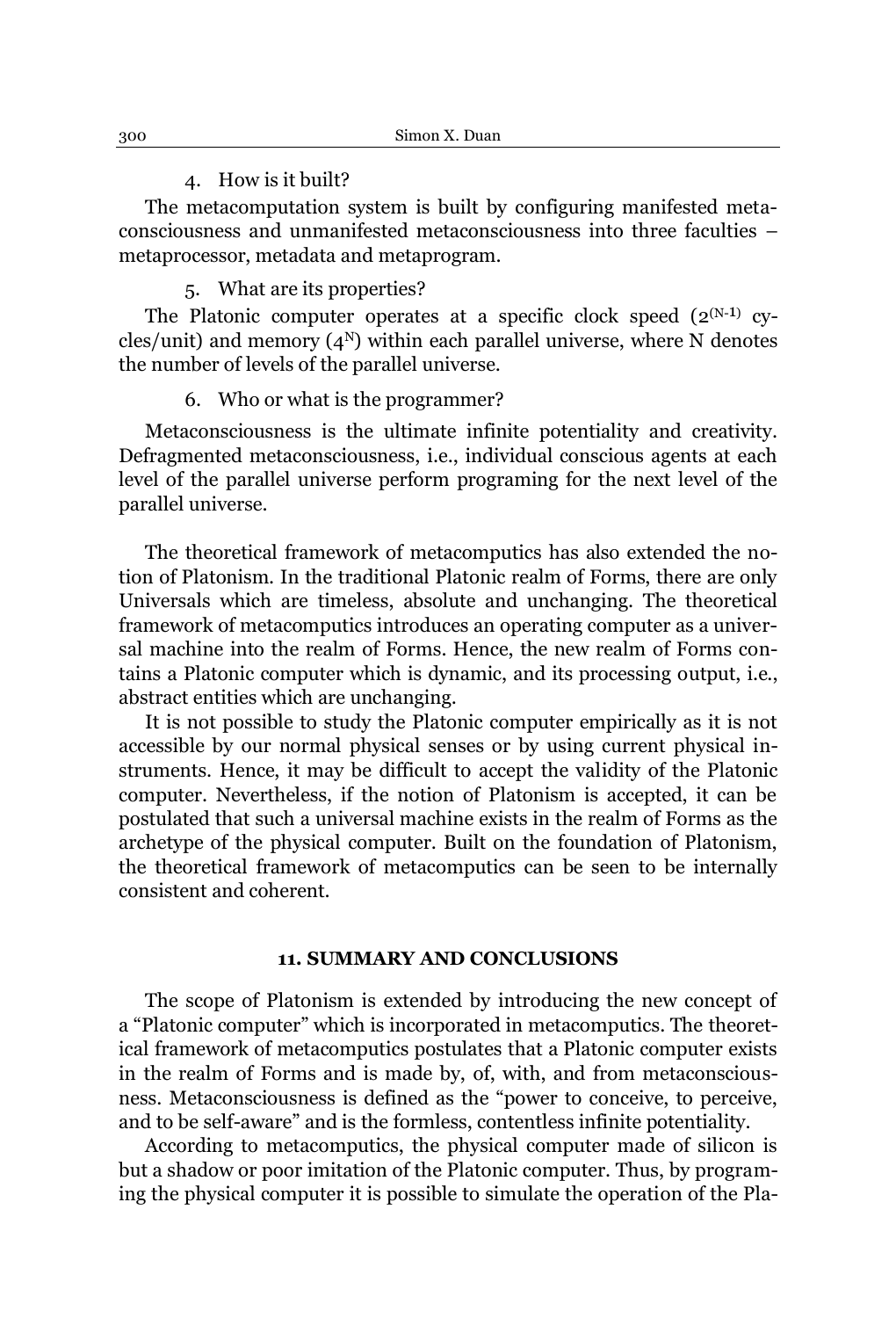tonic computer. The processing output of a physical computer includes symbols and virtual reality, whereas the processing output of the Platonic computer includes abstract entities as well as perceived phenomenal physical and nonphysical realities.

Metacomputics models how metaconsciousness generates the perceived actualities including abstract entities and physical and nonphysical realities. It is postulated that this is achieved via digital computation using the Platonic computer. The introduction of the Platonic computer into the realm of Forms thus bridges the "inverse explanatory gap" and therefore solves the "inverse hard problem of consciousness" in the philosophy of mind.

#### **REFERENCES**

- T. Bolognesi, *Algorithmic Causal Sets for a Computational Spacetime,* in: A Computable Universe: Understanding and Exploring Nature as Computation, H. Zenil (ed.), World Scientific Publishing, 2012.
- N. Bostrom, *[Are You Living in a Computer Simulation?](http://simulation-argument.com/simulation.html)*, Philosophical Quarterly, 53 (211), 2003, pp. 243±255; [doi:](https://en.wikipedia.org/wiki/Doi_(identifier))[10.1111/1467-9213.00309.](https://doi.org/10.1111%2F1467-9213.00309)
- D. [Chalmers,](https://en.wikipedia.org/wiki/David_Chalmers) *[Facing up to the Problem of Consciousness](http://consc.net/papers/facing.pdf)*, [Journal of Consciousness Studies,](https://en.wikipedia.org/wiki/Journal_of_Consciousness_Studies) 2 (3), 1995, pp. 200-219.
	- \_\_\_ , 2019[; https://philpapers.org/archive/CHAIAT-11.pdf,](https://philpapers.org/archive/CHAIAT-11.pdf) p.1
- D. Deutsch, *The Fabric of Reality*, Penguin Press, Allen Lane 1997.
- S. X. Duan, *Digital Consciousness and Platonic Computation: Unification of Consciousness, Mind, and Matter by Metacomputics*, American Philosophical Association Newsletter, Philosophy and Computers, 17 (2), 2018, pp. 30-40; [https://cdn.ymaws.com/www.apaon](https://cdn.ymaws.com/www.apaonline.org/resource/collection/EADE8D52-8D02-4136-9A2A-729368501E43/ComputersV17n2.pdf) [line.org/resource/collection/EADE8D52-8D02-4136-9A2A-729368501E43/Computers](https://cdn.ymaws.com/www.apaonline.org/resource/collection/EADE8D52-8D02-4136-9A2A-729368501E43/ComputersV17n2.pdf) [V17n2.pdf](https://cdn.ymaws.com/www.apaonline.org/resource/collection/EADE8D52-8D02-4136-9A2A-729368501E43/ComputersV17n2.pdf)
- E. Fredkin, *A Computing Architecture for Physics*, Computing Frontiers, 2005, pp. 273–279. Ischia: ACM.
- J. Gray, *Plato's Ghost: The Modernist Transformation of Mathematics*, Princeton University Press, 2008; Archived from the original on 29 March 2017 - via Google Books.
- T. H. [Huxley;](https://en.wikipedia.org/wiki/Thomas_Henry_Huxley) [Youmans, William Jay,](https://en.wikipedia.org/wiki/William_Jay_Youmans) *The Elements of Physiology and Hygiene: a Text-book for Educational Institutions*, D. Appleton, New York 1868.
- D. D. Hoffman, (2010-09-01). "Sensory Experiences as Cryptic Symbols of a Multimodal User Interface." Activitas Nervosa Superior. 52 (3): 95-104. doi:10.1007/BF03379572. ISSN 1802±9698.
- G. 't Hooft, Quantum Gravity as a Dissipative Deterministic System, Class. Quant. Grav. 16, 1999, 3263±3279[; http://arxiv.org/abs/gr-qc/9903084.](http://arxiv.org/abs/gr-qc/9903084)
- B. Kastrup, *Analytic Idealism: A Consciousness-only Ontology*, Dissertation, Radboud University Nijmegen, 2019; available on PhilArchive: [https://philarchive.org/archive/](https://philarchive.org/archive/KASAIA-3) [KASAIA-3](https://philarchive.org/archive/KASAIA-3)
- J. Levine, *Materialism and Qualia: the Explanatory Gap*, Pacific Philosophical Quarterly, 64, 1983, pp. 354-361.
- J. [Locke,](https://en.wikipedia.org/wiki/John_Locke) *The Works of John Locke: in Three Volumes*, vol. 1, Printed for A. Churchill, and A. Manship, and sold by W. Taylor in Pater-noster-Row, London 1722.
- S. Lloyd, *The Computational Universe: Quantum Gravity from Quantum Computation*, 2005; [http://arxiv.org/abs/quant-ph/0501135.](http://arxiv.org/abs/quant-ph/0501135)
- J. Schmidhuber. (1997).  $\overline{A}$  Computer Scientist's View of Life, the Universe, and Everything. Lecture Notes in Computer Science, pp. 201-208. Foundations of Computer Science: Potential - Theory - Cognition. C. Freksa Ed, Springer, 1997.
- M. Tegmark. (2007). The Mathematical Universe. In R. Chiao (Ed.), Visions of Discovery: Shedding New Light on Physics and Cosmology. Cambridge: Cambridge Univ. Press 2007.